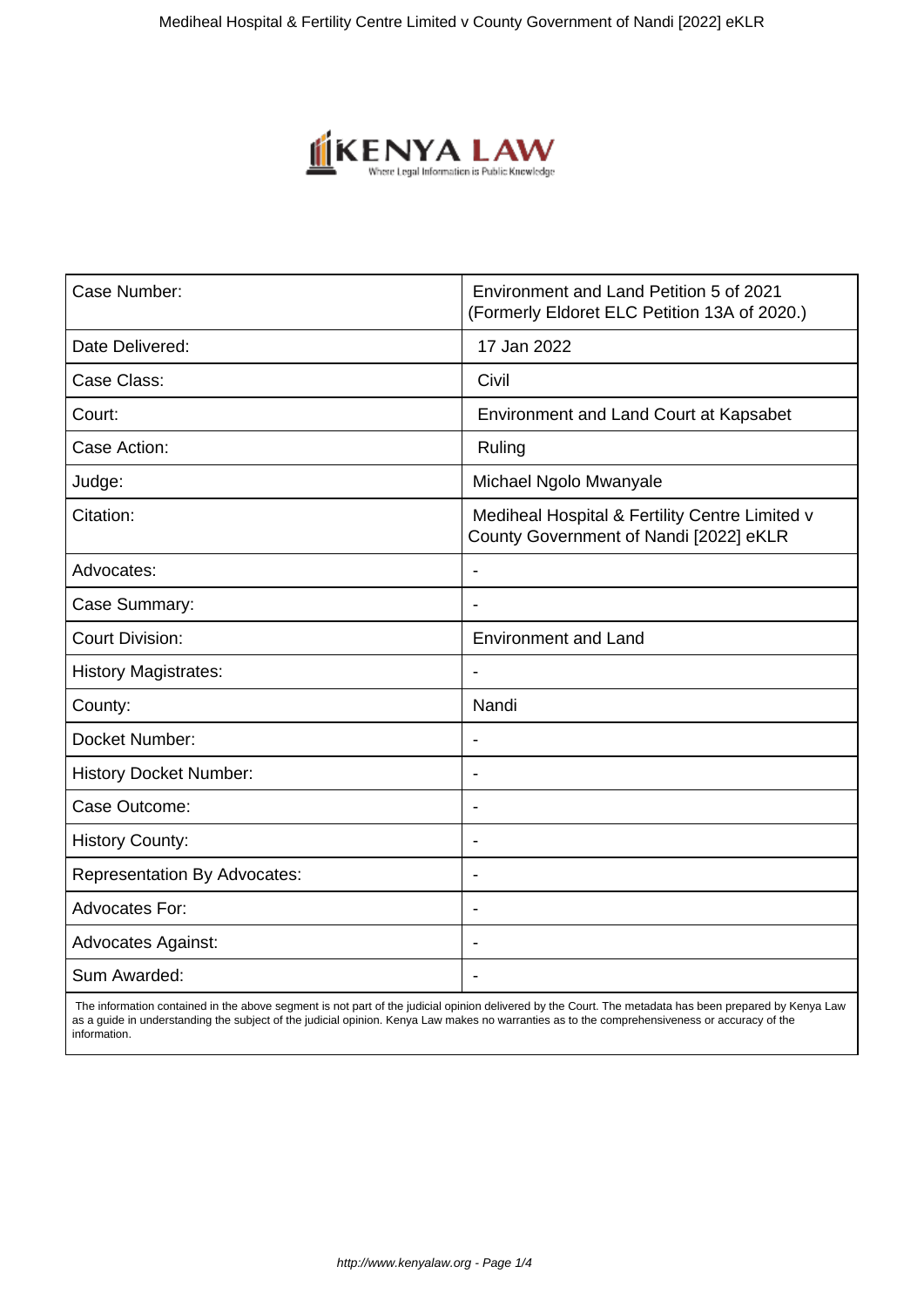## **REPUBLIC OF KENYA**

## **ENVIRONMENT AND LAND COURT OF KENYA**

## **AT KAPSABET**

## **ELC PETITION NUMBER 5 OF 2021**

## **(FORMERLY ELDORET ELC PETITION NO 13A OF 2020.)**

## **MEDIHEAL HOSPITAL & FERTILITY CENTRE LIMITED...................PETITIONER**

## **-VERSUS-**

**COUNTY GOVERNMENT OF NANDI.........................................................................RESPONDENT**

## **RULING**

1. Two Notice of Motion applications are before this court for determination, since they seek similar reliefs parties herein agreed that the same could be canvassed simultaneously by way of written submissions.

2. The First application was filed by the County Government of Nandi on  $15<sup>th</sup>$  June 2021 (hereinafter referred to as the CGN application) and it seeks orders for;

a) joinder of Jacob Kipkemboi Rono, David Kiplagat Kosgei, Agui Songok, Ruth Jepngetich and the Nandi County Land Registrar as  $2<sup>nd</sup>$  to  $6<sup>th</sup>$  Respondents in a cross Petition

b) the CGN granted leave to file a cross- petition.

3. The Second application was filed on 8<sup>th</sup> October 2021 by DYMPHINA CHEMAIYO TEK the widow and Administrix of the Estate of the late Peter Kipserem Tek, who seeks to be joined in as a  $2<sup>nd</sup>$  Respondent in the main petition. This application shall be referred to as "the  $2<sup>nd</sup>$  Application"

4. Both applications are vehemently opposed by the petitioner who through Godfrey Kipkorir Kiptoo has filed a Replying Affidavit opposing both the joinder of the proposed Respondents as well as the leave to file a cross-petition.

#### **APPLICANTS CASE**

5**.** In respect to the application dated 15.6.2021 the grounds in support thereof are interalia;

i) the proposed respondents in the cross petition having been initial registered owners before transfer to the petitioner and that their acquisition of the said titles was fraud, misrepresentation and without following the due process and hence the need for joinder of the proposed respondents in the suit for effectual and complete adjudication and settlement of the issues herein.

ii) that the proposed cross petition seeks to plead the illegalities tainting the title issued to the proposed respondents in the first instance before the transfer to the Petitioner and ensure that all issues are pleaded.

6.in respect of the application dated 8.10.2021 it is grounded on grounds that the proposed respondent **DYMPHINIA CHEMAIYO TEK** is the Administrix of the estate of the late PETER KIPSEREM TEK who was the registered owner of NANDI/KAPSABET/292 and that since the said property is being litigated on the proposed respondent ought to be made a party.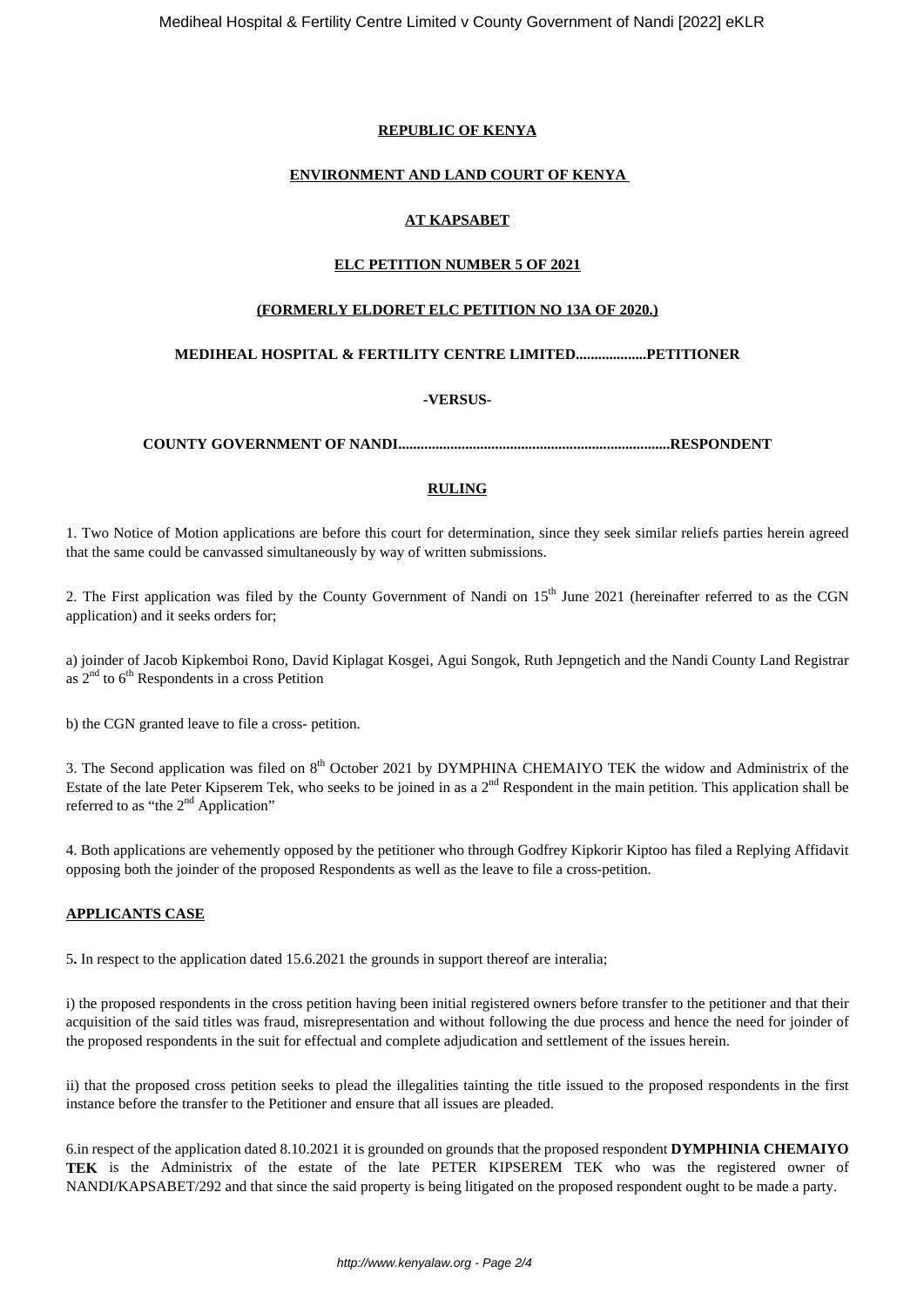#### **RESPONDENTS CASE**

7. It is the Respondents case that the proposed respondents in the cross petitions having sold the property to the petitioner no longer have and any interest in the suit properties and that their joinder is thus meant to delay the Petition which petition challenges an advert by the CGN which had threatened to repossess illegally acquired parcels including the parcels belonging to the petitioner.

**8** That having no interest in the suit properties the proposed respondents there is no cause of action against them.

**9**. In opposition to the 2<sup>nd</sup> application the Respondent reiterates that the property did not belong to PETER KIPSEREM TEK and that the National Land Commission together with the CGN had issued their no objection letter before the property was purchased by the Petitioner.

**10.**That they are no relief sought against the Applicant in the main petition and therefore cannot be joined as a respondent in the petition.

#### **ANALYSIS AND DETERMINATION.**

11.The principles of joinder of a party were well enumerated in the decision in **Meme vs Republic [2004]1 124,** which principles are;

#### **a) joinder of a person because his presence will result in the complete settlement of all questions involved in the proceedings**

#### **b) joinder to provide a protection of a party who would otherwise be adversely affected in law**

#### **c) joinder to prevent a likely course of proliferated litigation.**

12. The Application dated 15.6.2021 seeks joinder of 5 Respondents in a cross petition so because their presence in the suit shall complete the settlement of all questions and avoid proliferated litigation, whilst the application dated 8.10.2021 seems to based on the ground that the joinder of a party likely to be adversely affected in law.

13. A look at the draft cross petition by the CGN the same seeks declaratory orders against the proposed respondents and pleads specific actions against them. it would thus be prudent to allow the CGN to file the cross petition and a joinder of the respondents in the cross petition.

14 With regard to the application by Dymphia, no reliefs have been sought against her or her late husband in the main petition thus her application to be joined as a respondent yet she has not been sued is misconceived. As was held in **CAROL CONSTRUCTION ENGINEERS LTD V NAOMI CHEPKORIR LANGAT [2019) eKLR** wherein the court in dismissing a similar application observed the hardship that would be rendered to the plaintiff thus;

*"it will be wrong for this court to impose upon the plaintiff some persons as defendants when in fact the plaintiff has no issue with such persons."*

15. But since Dymphia has shown an interest in **Nandi/Kapsabet Municipality /292** the Court allows her joinder not as a respondent but as an interested party. Accordingly leave is granted to the County Government of Nandi to file a cross petition and include the proposed 5 respondents in the cross petitions.

16. Leave is equally granted to Dymphia Tek the widow and Administrix of the Estate of the late Peter Tek as an interested party in the main petition.

## **DATED AT KAPSABET THIS 17TH DAY OF JANUARY, 2022.**